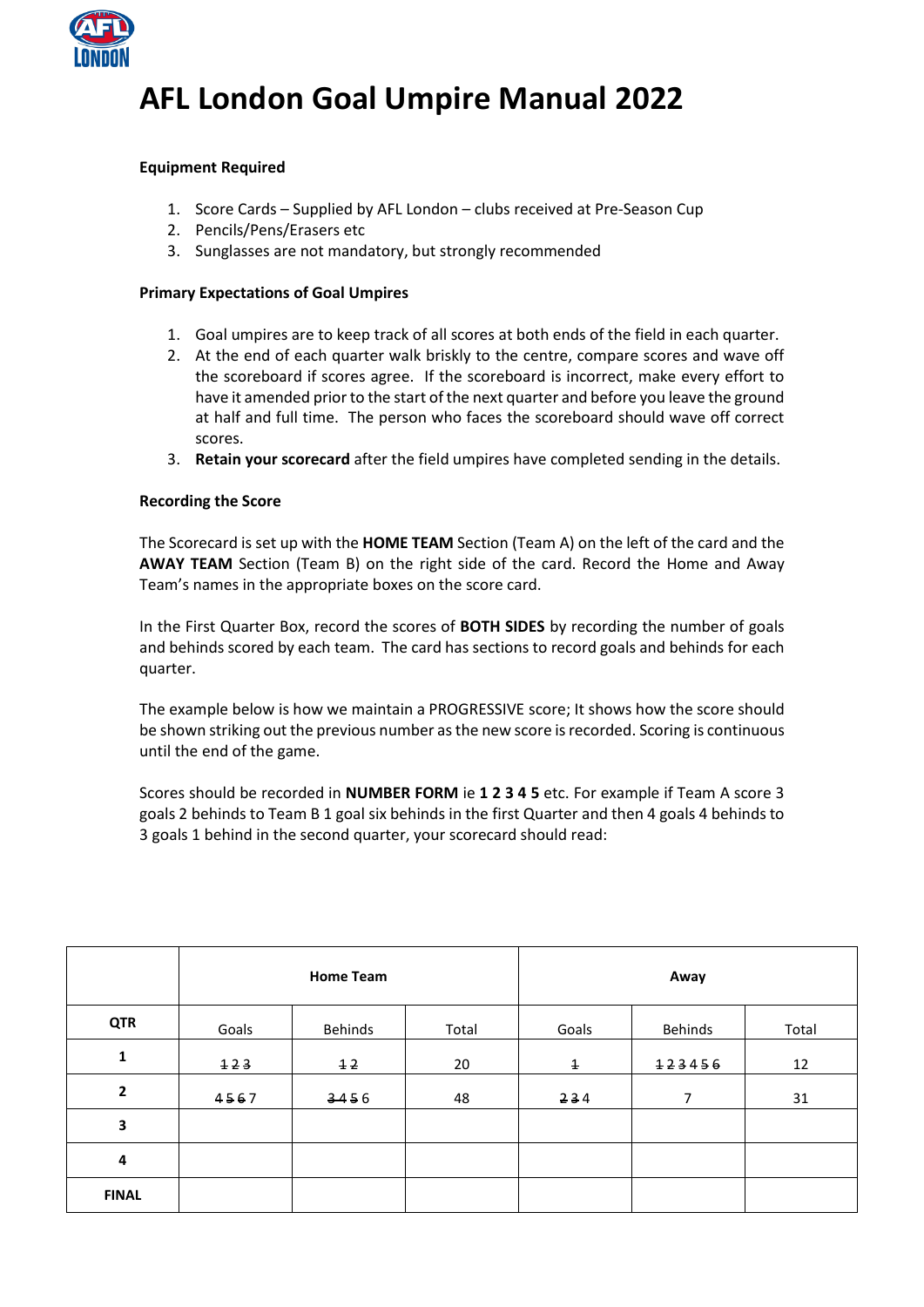

#### **Positioning**

In order to correctly determine the score a goal umpire must endeavour to be in the correct position on every occasion.

- (a) **Under The Flight**: A ball well above touching and contesting height which will travel through the goal scoring area requires the goal umpire to be positioned directly under the flight of the ball. This will give the goal umpire the best opportunity to determine the correct score and also see if the ball grazes the post. A ball which will travel over the behind line requires the goal umpire to run across to a position under the flight of the ball rather than adjudicating from the goal area.
- (b) **Astride the Scoring Line**: Goal umpires should be positioned astride the scoring line on the following occasions: a ball which is kicked at goal which drops on or near the scoring line; a player is running into goal and will kick from very close range; the ball is being contested on or near the scoring line. Umpires should endeavour, when taking up a position on the scoring line, to be on the "fat-side" of play (out of the way of any potential contest on the line). If taking up a position on the behind line, a goal umpire must be on the goal post side of the contest.
- (c) **Behind the Line of the Ball**: If a ball is kicked and will not be contested on the line and will pass over the scoring line under contest height, a goal umpire should position themselves directly in line with the ball behind the scoring line.
- (d) **Indication of a Score:** When a goal is scored, the goal umpire will move briskly to the goal line, as near to the point of the ball crossing the line as possible, receive the "all clear", come to attention and signal a goal. When a behind is scored, the umpire will (i) tap their chest (except for a ball which is touched over the goal line) and (ii) signal the behind, after the "all clear", as near to the point of the ball crossing the line as possible.

## **Communication**

Umpires are considered the "third team" in any match. Therefore, communication with the other officiating umpires is vital.

- (a) **Receiving the "All Clear"**: On all occasions when a goal umpire wishes to signal a score, they must look to the field umpire for an "all clear" indication prior to the signalling of a score. The "all clear" is verbal and accompanied by an obvious hand indication. The goal umpire should make eye contact with the field umpire. In this way, they will see the hand indication, even if they do not hear the verbal indication. If an "all clear" is not received and it is obvious that no other action is being taken by the field umpire, the goal umpire must run to the field umpire and receive the "all clear" before signalling a score.
- (b) **Consultation**: If a goal umpire is in doubt about a particular score, they may consult with their umpiring team mates who may assist in adjudicating a score. This includes the controlling field umpire and boundary umpires (if the game has) who are positioned on the point posts. However, it must be remembered that the goal umpire is the sole judge of a score and has the final say at to what the scoring outcome is.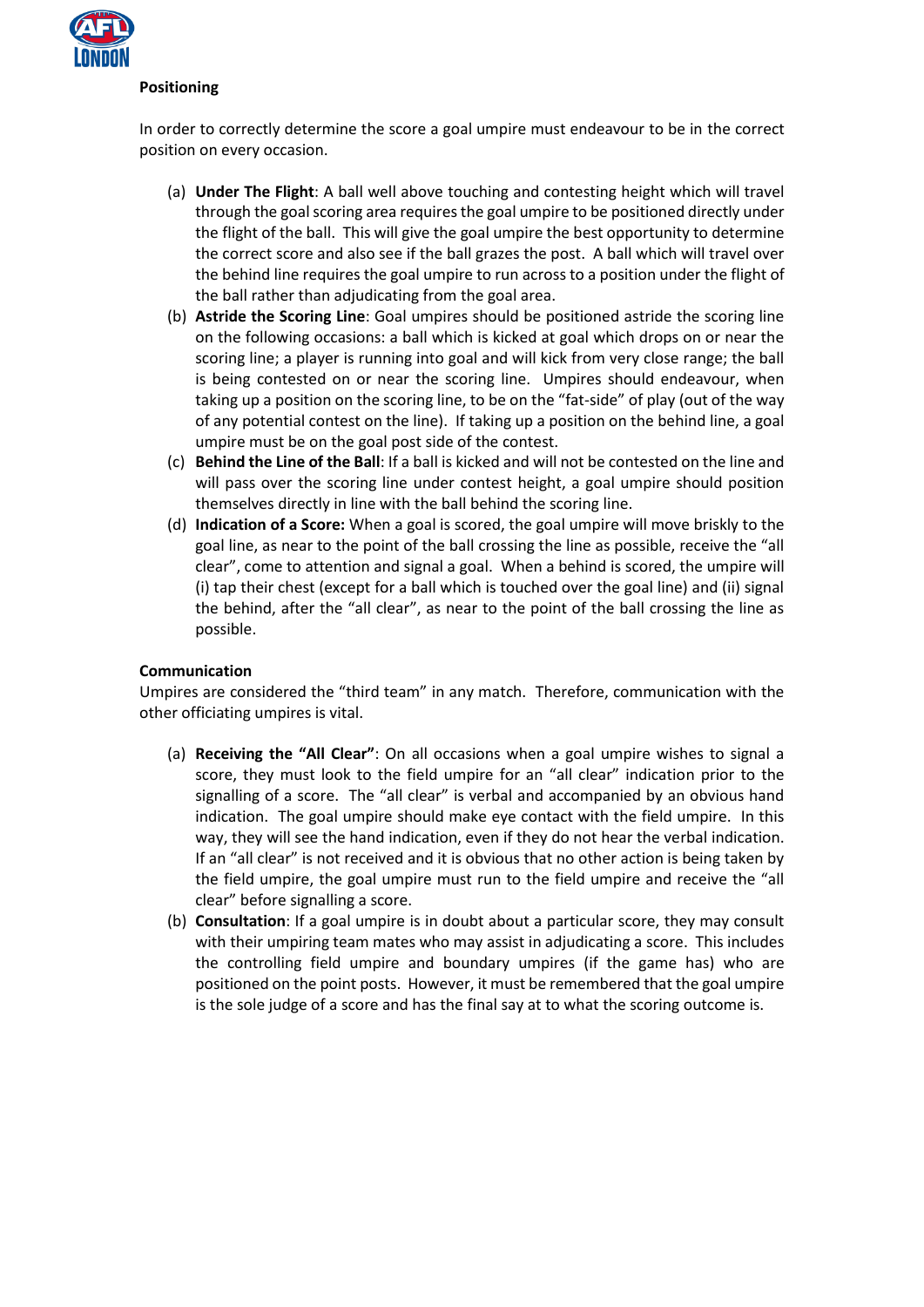

## **Goal Threshold**



**Signals**

**To Field Umpires**







● Goal untouched ● Behind: untouched ● Ball is touched before crossing goal line or the ball has come off the leg above the knee. Tap hand above the head 3 times then signal behind



● Ball touched goal post. Tap chest 3 times, signal behind, then tap post 3 times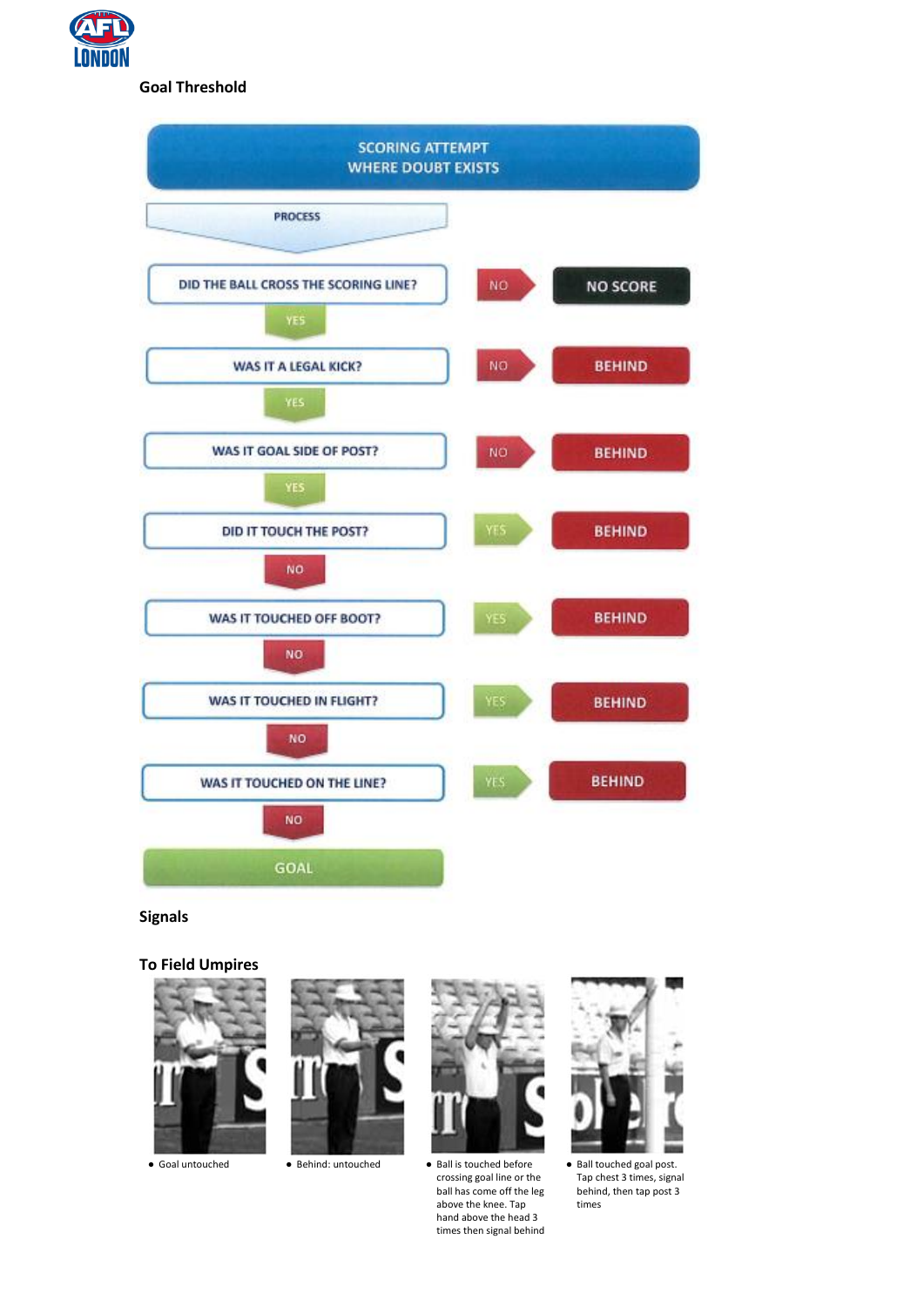

#### **To Other Goal Umpire and Spectators**



● Goal: From starting position, flags will cross once, back once then down to sides. Umpires wave simultaneously at each end.



● Behind: From starting position, flag brought across, back and down. Umpires wave their flags simultaneously at each end.



● Score has been annulled

Please note: All flag waving, both for a goal or a behind should be done in unison. All flag waving must be done between the goal posts; in the middle for a goal and within 2 meters of the goal post for a behind.

#### **Blue Mooners**

1. Juggled Ball

Where the ball is still moving in a player's hands or arms as he crosses the goal or behind lines, this shall be deemed as "touched". This is regardless of the fact that the ball is still in contact with hands or arms, as it is deemed not to be controlled until the ball becomes still.

2. Defender crossing the wrong scoring line

If a defender is taking a "set kick" from behind the scoring line, they must bring the ball back into play over the line they originally crossed (i.e. if they go back over the goal line, they must bring the ball back in over the goal line). If they don't the score is a behind. In this situation the goal umpire should tap his or her chest and wait for the "play on" call and "all clear" from the field umpire.

Exception: If a defender backs over the boundary line near the scoring area, and brings the ball back into play through the scoring area, the ball will be deemed to be out of bounds.

3. Kick from behind the scoring line (defender)

If a defender disposes of the ball from behind the scoring line, it must cross the same line as per the previous example. If the ball hits any of the posts in this situation, the kick must be reset and no score shall be awarded. If the ball does not strike any post but does not come back into play, a behind shall be awarded.

#### 4. Kick after the siren

When a ball is in transit or there is a set kick after the siren has sounded the score will count unless the following applies:

- (i) A player of the attacking team "assists" the ball over the line
- (ii) The ball hits any player below the knee before crossing the line
- (iii) A second act of play in any scenario is deemed as no score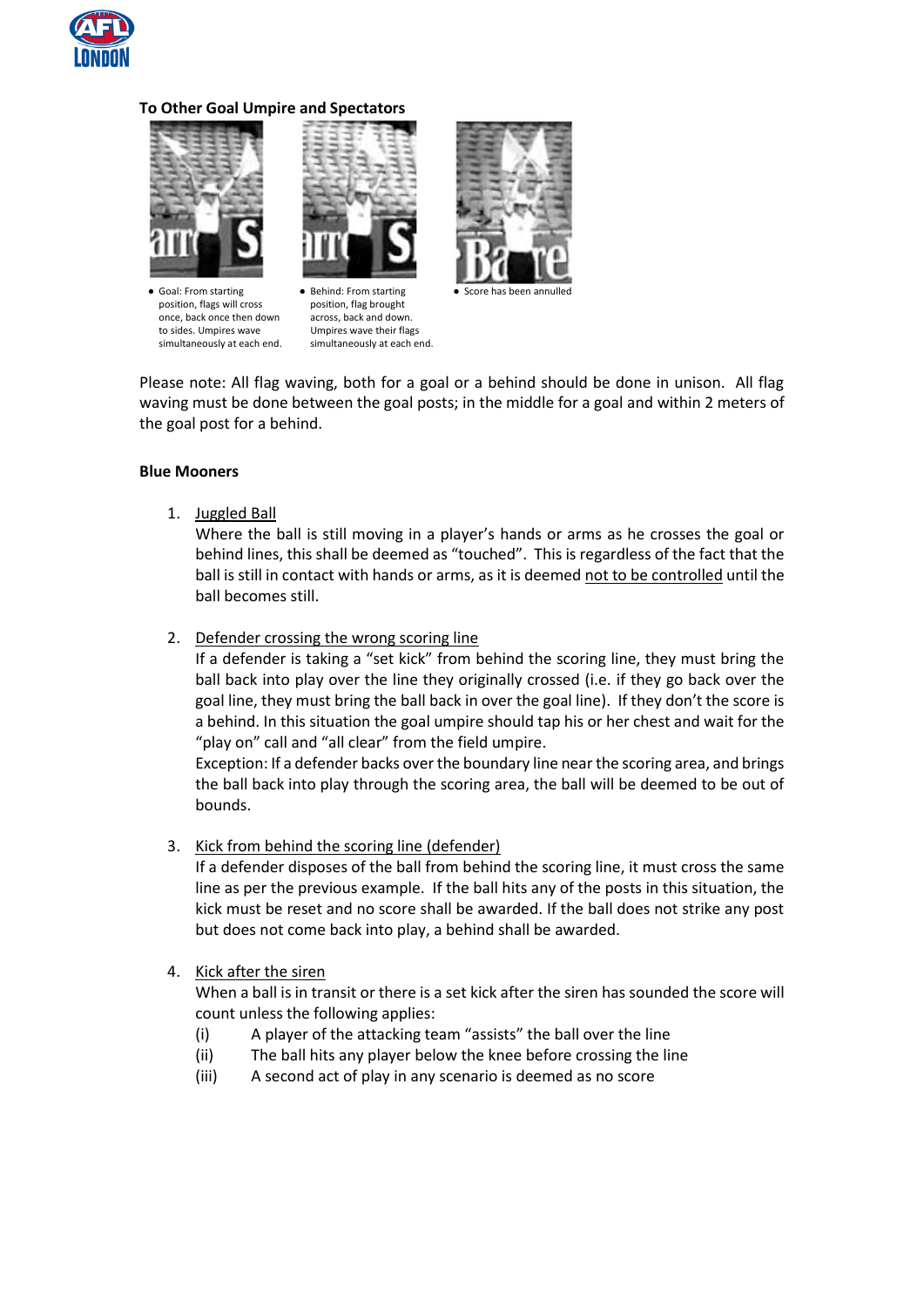

## **Laws Related to Scoring**

## **16.1 GOALS AND BEHINDS**

## **16.1.1 Scoring a Goal**

Subject to Law 16.2, a Goal is scored when the football is kicked completely over the goal line by a player of the attacking team without being touched by any other player, even if the football first touches the ground.

## **16.1.2 Scoring a Behind**

Subject to Law 16.2, a Behind is scored when any of the following occurs:

(a) the football passes completely over the behind line;

(b) the football touches or passes over the goal post or touches the padding or any other attachment to the goal post;

(c) a player of the attacking team kicks the football over the goal line but before completely passing over the goal line, the football is touched by another player;

(d) a player from the attacking team handballs, knocks or otherwise takes the football over the goal line, other than kicking the ball described in clause 16.1.1;

(e) a player from the defending team kicks, handballs, knocks or otherwise takes the football over the goal line or behind line; or

(f) if a defending player plays on from behind the goal line or behind line and subsequently changes direction before entering the playing surface.

## **16.1.3 Clarification and Examples**

For the avoidance of doubt:

(a) if the football touches an umpire or any official, and in the opinion of the field umpire it has affected a score, play will be stopped and the umpires will determine if the score should be recorded;

(b) if the football touches an umpire or any official, and in the opinion of the field umpire it has not affected a score, the field umpire shall call 'play on' and the football shall remain in play; and

(c) if the football is kicked by a player on the attacking team at the time when another player is touching the football, the football shall be deemed to have been touched by that player.

## **16.1.4 Football Touching or Passing Over the Behind Post**

Where a football touches or passes over a behind post, the football shall be out of bounds or out of bounds on the full.

## **16.2 'ALL CLEAR' AND 'TOUCHED ALL CLEAR'**

#### **16.2.1 Signal by Field Umpire**

A goal or a behind shall only be signalled by a goal umpire and recorded as a goal or behind when:

(a) subject to Law 16.2.1(b), the field umpire signals 'all clear'; or

(b) in the case of the football being touched by another player and then passing over the goal line, the field umpire signals 'touched all clear'.

#### **16.2.2 Goal Umpire to Notify Field Umpire**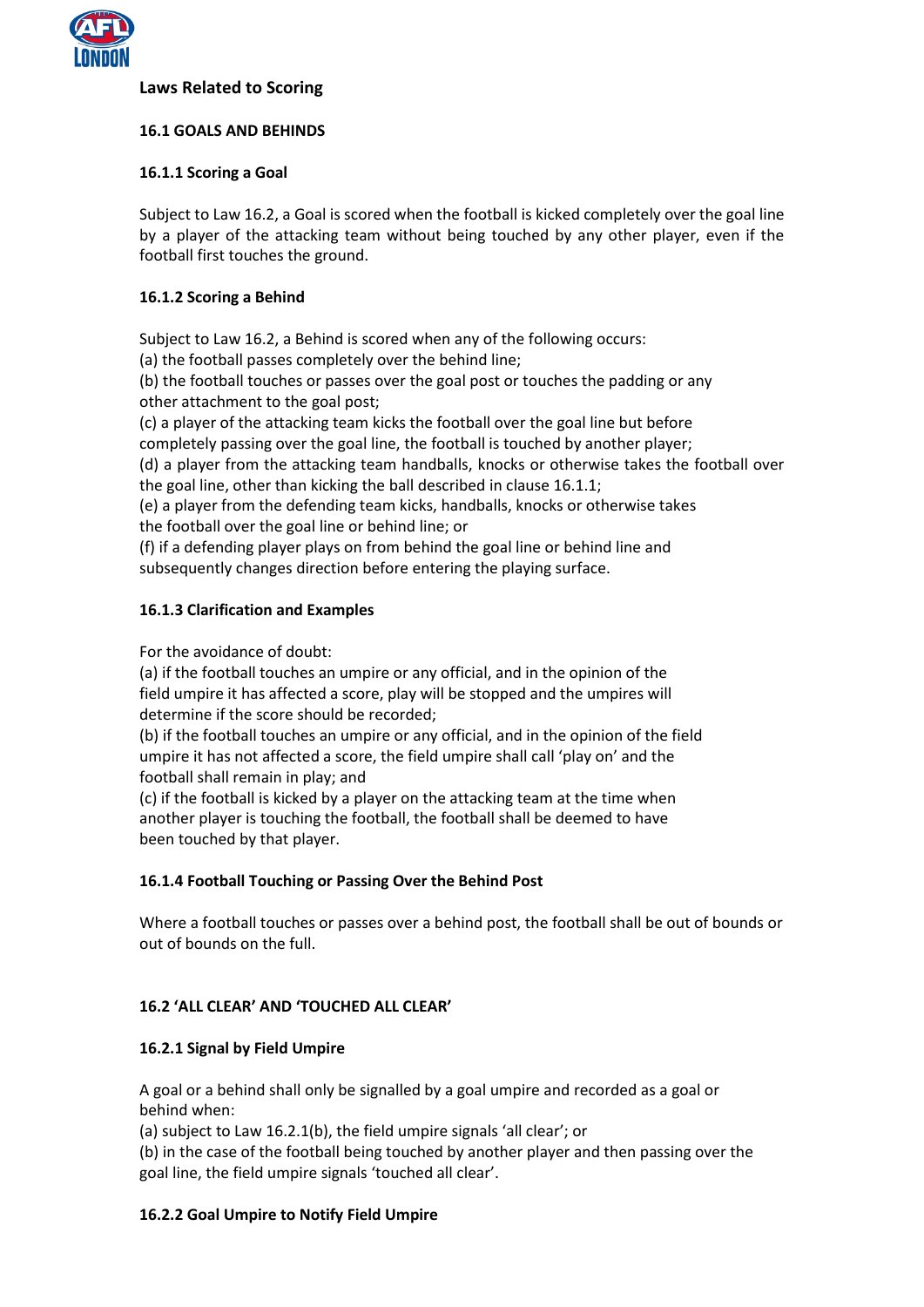

(a) Where the goal umpire is of the opinion that a goal or behind has been scored and the field umpire has allowed play to continue, the goal Umpire shall immediately notify the field umpire.

(b) Upon being notified by the goal umpire, the field umpire shall stop play and signal 'all clear' or 'touched all clear', as the case may be, and the goal or behind shall be signalled by the goal umpire and recorded as a score. Play shall then recommence in accordance with these laws.

(c) Unless Law 16.4.1 applies, any free kick awarded to a player before the field umpire signals 'all clear' or 'touched all clear' under Law 16.2.2(b) shall be cancelled.

# **16.3 SIGNALLING A GOAL OR BEHIND**

# **16.3.1 Goal**

The goal umpire shall signal that a goal has been scored by raising both index fingers and then waving two flags.

# **16.3.2 Behind**

The goal umpire shall signal that a behind has been scored by raising one index finger and then waving one flag.

# **16.3.3 Changing a Decision**

(a) The goal Umpire may change their decision about the scoring of a goal or a behind if the goal umpire notifies the field umpire before the football is brought back into play.

(b) A goal umpire shall signal that the scoring of a goal or behind has been changed by: (i) immediately standing on the centre of the goal line and holding both flags above their head in a crossed position; and

(ii) then signalling the new score or advising the boundary umpire to signal out of bounds or out of bounds on the full, as the case may be.

## **16.4 RELATIONSHIP BETWEEN FREE KICKS AND 'ALL CLEAR'**

## **16.4.1 Free Kick Awarded Before 'All Clear'**

Where a free kick is awarded to a player immediately after the football passes the goal or behind line but before the field umpire signals 'all clear' or 'touched all clear', the following shall apply:

(a) where the player is from the attacking team, the field umpire shall signal 'all clear' or 'touched all clear', after which the goal umpire shall signal and record the score. The free kick shall then be taken where the infringement occurred, or the position at which the football is brought back into play, whichever is the greater penalty against the defending team; or

(b) where the player is from the defending team, the field umpire shall not signal 'all clear' or 'touched all clear' and a free kick shall be awarded.

## **16.4.2 'All Clear' Given But Play Has Not Recommenced**

(a) Where a free kick is awarded to a player during the period when the field umpire has signalled 'all clear' for a goal to be recorded and the football is bounced in the centre circle, the free kick shall be taken where the infringement occurred, or at the centre circle, whichever is the greater penalty against the offending team.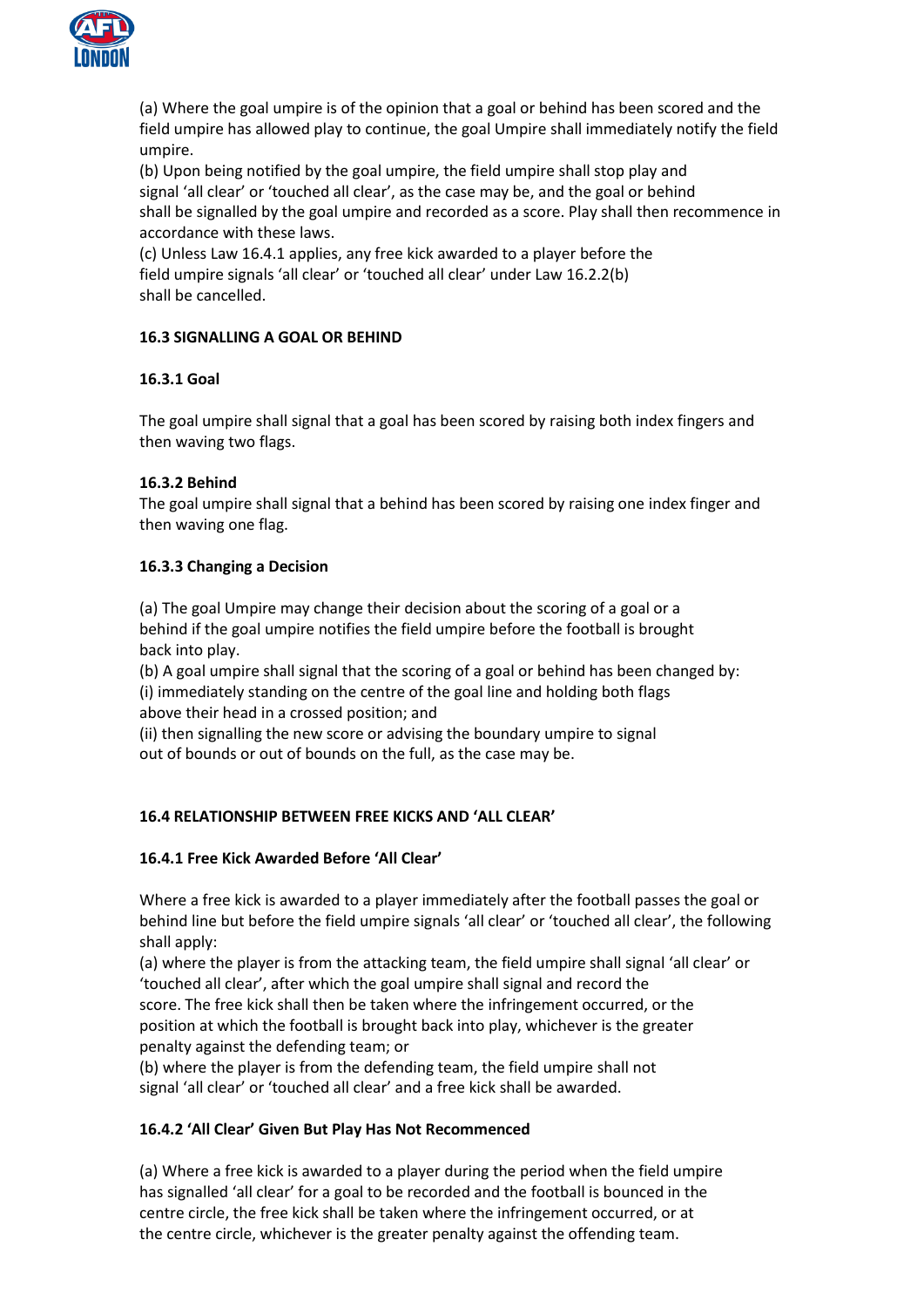

(b) Where a free kick is awarded to a player after the field umpire has signalled 'all clear' or 'touched all clear' for a behind to be recorded but before the football has been brought back into play:

(i) in the case of a free kick being awarded to the attacking team, it shall be taken from the centre of the kick-off line, or where the infringement occurred, whichever is the greater penalty against the defending team; or

(ii) in the case of a free kick being awarded to the defending team, it shall be taken where the infringement occurred, or the field umpire shall award a fifty metre penalty from the mark defined in Law 17.1(d), whichever is the greater penalty against the attacking team.

# **16.5 SCORING A GOAL OR BEHIND AFTER PLAY HAS ENDED**

# **16.5.1 Goal or Behind Recorded in Certain Circumstances**

Even though play has been brought to an end under Law 10.5, a goal or behind shall be recorded for a team if:

(a) the goal or behind is scored by a player from a free kick or mark which was awarded to the player before play came to an end;

(b) the goal or behind was scored by a player who disposed of the football before play came to an end; or

(c) the goal or behind is scored by a player who was awarded a free kick under Law 16.6.

## **16.5.2 Football Touched in Transit**

A Behind shall still be recorded under Law 16.5.1 if the football is touched in transit by another player, provided the field umpire is satisfied that the scoring of the behind was not assisted by a player from the same team.

## **16.5.3 Field Umpire Sole Judge**

A field umpire or an emergency umpire (if applicable) shall be the sole judge in deciding whether a free kick or mark should be awarded or whether the football was disposed of by a player before play came to an end.

#### **16.6 FREE KICK AFTER PLAY HAS ENDED**

## **16.6.1 Before Kick or in the Act of Kicking**

After a field umpire has signalled that play has come to an end, any field umpire may award a free kick to any player when a player is preparing to kick or in the act of kicking for goal. In such cases, the following shall apply:

(a) if the player awarded the free kick is playing for the attacking team, the free kick shall be awarded to the player where the infringement occurred, or the player

shall be awarded a fifty metre penalty, whichever is the greater penalty against the defending team; or

(b) if the player awarded the free kick is playing for the defending team, the player shall be awarded the free kick where the infringement occurred or where the football is at the time of the infringement, whichever is the greater penalty against the attacking team.

## **16.6.2 After the Kick**

After a field umpire has signalled that play has come to an end, any field umpire may award a free kick to any player after a player has kicked for goal but before the field umpire has signalled 'all clear' or 'touched all clear'. In such cases, the following shall apply: